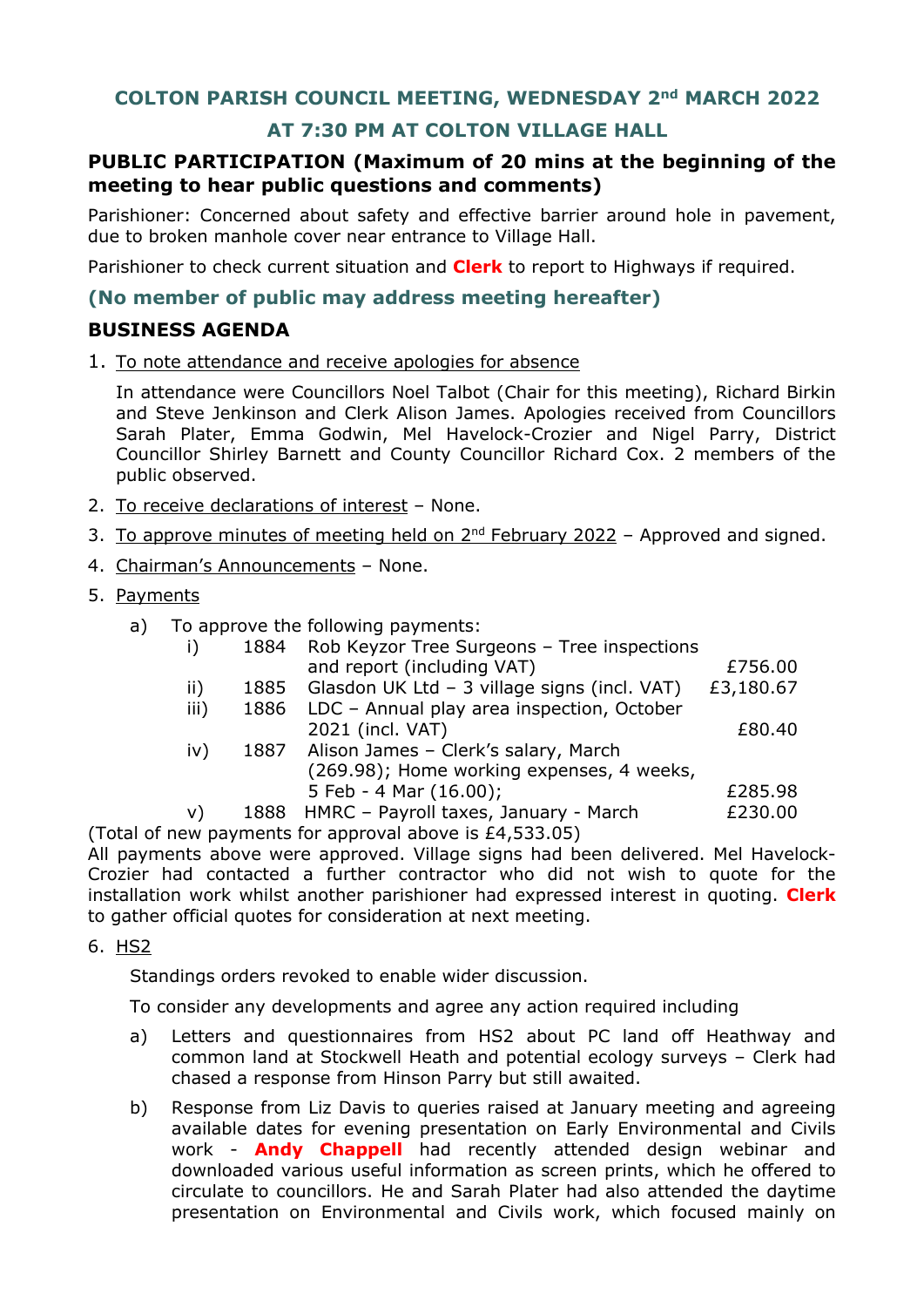construction routes whereas design issues are of more interest. It was agreed to try and arrange a meeting with HS2 either at 6.30pm before next PC meeting on 6th April or in first few days of following week (**Clerk**).

- c) Potential multi-agency meeting to discuss flooding issues in Fradley to Colton – Andy Chappell pointed out links between environmental modelling by Environment Agency, looking at flooding from Moreton Brook, and HS2 construction in areas higher up course of Brook down to Trent Valley. In particular, flooding down Sherracop Lane to B5013 could impact HS2 underpass. However, if that water was instead diverted onto fields this could ultimately put more water into Brook near church or at Trent Valley. It was agreed these links should be highlighted to HS2 and ideally in advance of any meeting (**Clerk,** using draft from **Andy Chappell**).
- d) Raising issues about connectivity to existing rail network Andy Chappell's points had been put previously to SCC.

Standing orders reinstated.

- 7. Planning Matters
	- a) To note any applications received and make observations to the Planning Authority:
		- i) 21/00817/FUL Heavy Plant Services Ltd, Colton Road, Colton Redevelopment of site and erection of 5 small industrial units (Use Class B2) with associated car parking and new highway access – Amended scheme of development – Comments already submitted as deadline reached.
		- ii) 22/00235/FUL Land Off Colton Road, Colton Erection of detached garage with first floor ancillary residential accommodation above – **Clerk** to submit comments made about residential use and parking etc.
		- iii) 22/00216/FUL Newlands Cottage, Newlands Lane, Blithbury Section 73 application for the variation of Condition 3 (external lighting) of application 21/00998/FUL to allow installation of 6 lighting columns – **Clerk** to submit comment requesting lighting impact assessment.
	- b) To report on any recent decisions of the Planning Authority None.
	- c) To consider any further action required on application 18/01303/FULM Proposed gas fired power station on Land North of Bellamour Lane – Nothing to report.
	- d) To consider any update on application relating to mobile home at Moor Lane – Progress update to be sought from LDC for next meeting (**Clerk**).
- 8. Highways, Footpaths and Open Spaces
	- a) To report on progress and agree any action required:
		- i) Flooding including Blithbury Road and Colton Road by the Yorkshireman and Environment Agency's modelling of brook flow – Discussed under HS2. Modelling does not appear to have given useful answers so far but clearing of drains on Blithbury Rd seems to have helped.
		- ii) Drain and gully clearance around the parish, including any response from Highways – Some clearance has made a difference as recent high rains have not caused problems. But Hollow Lane dip needs monitoring.
		- iii) Any footpath/Rights of Way issues Unsuitable gate and electric fence on bridleway Colton 32 – **Clerk** to ask Emma Godwin if any progress.
		- iv) Potentially diseased ash trees by B5013 towards Admaston Update to landowners – **Clerk** contacted 1 landowner but further updates needed.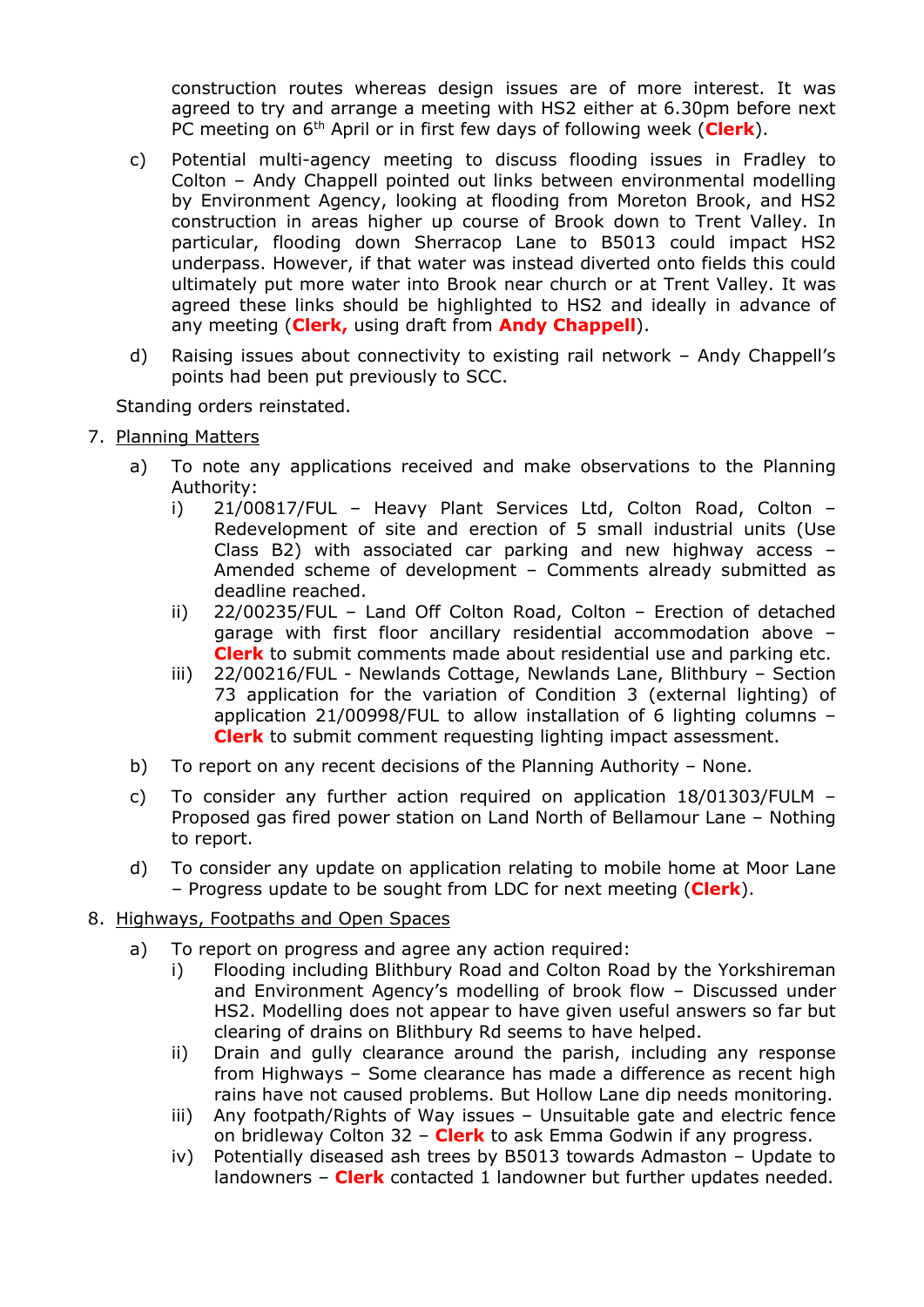- v) Rats at Stockwell Heath pond and response from LDC Environmental Health – **Clerk** to check with Sarah Plater if anything further heard from LDC. Still considered to be a problem.
- vi) Erosion of path alongside Moreton Brook 2 parishioners had complained and Noel Talbot had circulated some photographs of exposed roots etc. Concerns expressed for safety due to volume of use, although difficulty of resolving it recognised. **Clerk** to contact a couple of suggested parishioners regarding land ownership and responsibility and also to ask SCC Rights of Way.
- 9. To receive update on delivery and installation of new village signs see item 5.
- 10.To receive update on signage for village defibrillator Richard Birkin had obtained and put up signs in various locations around the village.
- 11.To discuss action on Climate Change and working towards Carbon Neutral Colton

Another meeting held the previous week. Noel Talbot circulated a draft sheet which supported the Carbon Neutral Pledge, by listing some easy steps to take, with a reward system of points, stickers and badges. The school was to be approached to try to get children and their parents involved. An occasional Saturday repair shop had been suggested, possibly funded by a grant to enable tradesmen to be paid to offer repairs, demonstrations or advice. An article will be put in the parish magazine listing some easy wins. Various parishioners have expressed interest in planting some trees on their land and Nigel Parry is trying to get a quote for a bulk order. An approach to the British Trust for Conservation Volunteers was suggested.

12.To hear update from parish-wide meeting to discuss ways to celebrate the Queen's Platinum Jubilee in the parish

A group of interested parishioners, including some councillors, are working on this and meeting again the following week. Events planned from Thursday through to Sunday. As minuted previously (item 12 of meeting on 2/2/22) the PC has agreed a financial contribution.

### 13.Correspondence

To note items of correspondence received and agree any actions required:

- a) LDC Community Governance Review, looking at current and future parish level provision across Lichfield District, with consultation launched inviting comments from parish councils, residents, businesses, community groups etc. (Email, circulated to cllrs)
- b) LDC Request for information about planned Jubilee events, to compile district-wide list of events and potentially offer support (Email, circ. to cllrs) – **Clerk** to update LDC.
- c) TGM Copies of insurance certificates for 2022 grounds maintenance (Email) – Clerk had instructed TGM for 2022 season.
- d) HS2 Invitation to online presentation 'The journey of designing HS2 Phase 2a' on Monday 28<sup>th</sup> February 6-7pm, appointments for one-to-one virtual meetings with the Engagement team available on various dates and apprenticeship opportunities (Emails circulated to cllrs)
- e) '20's plenty for us' campaign Invitation to online presentation about benefits of 20mph limits and campaign to get parish councils and SCC to support them, on Monday 28<sup>th</sup> February (revised date) at 7.30pm (Email, circulated to cllrs) – PC had previously agreed not to pursue this.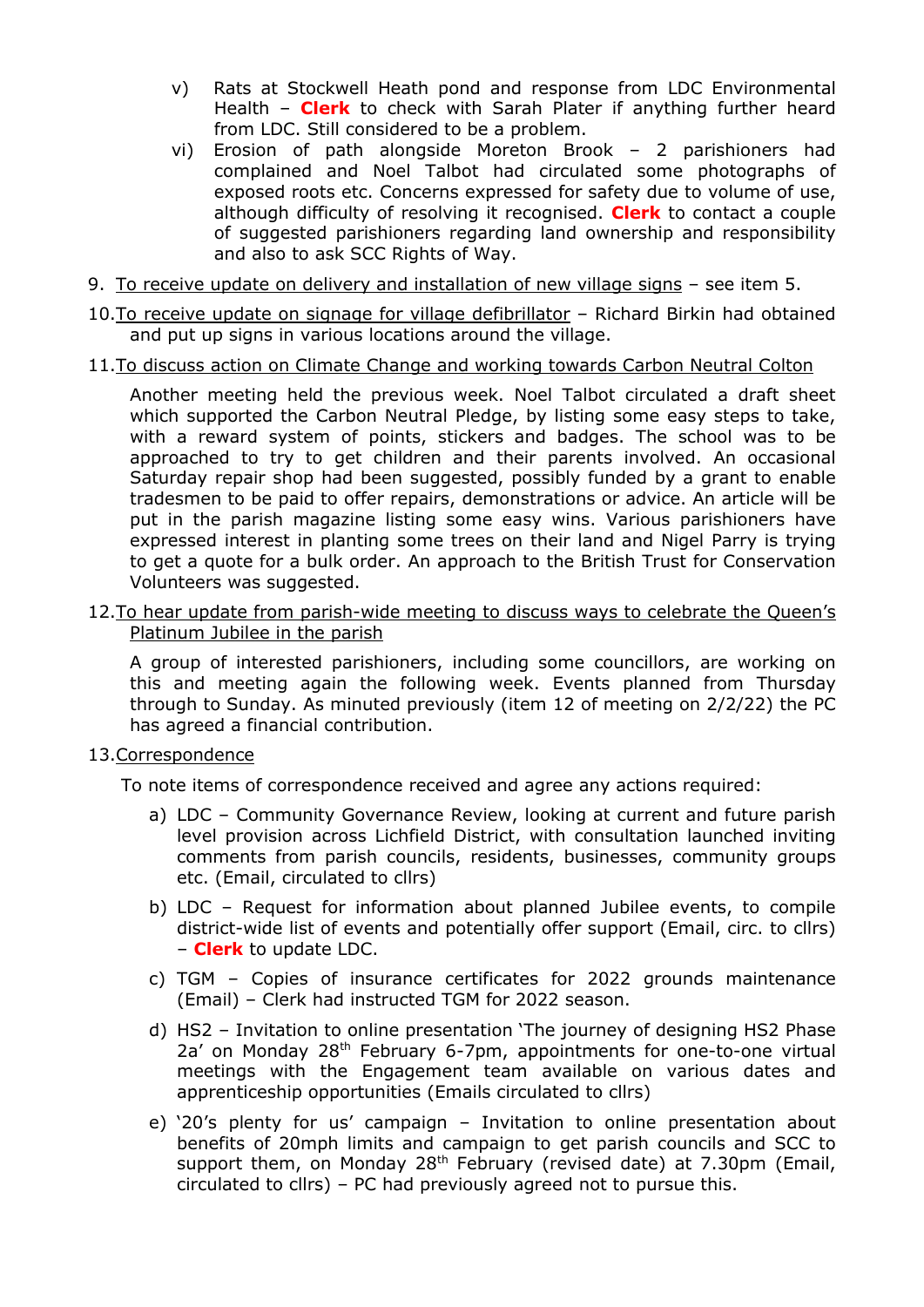- f) Keep Britain Tidy Opportunity to join The Great British Spring Clean between 25<sup>th</sup> March and 10<sup>th</sup> April and register for partner pack and collection bags (Email)
- g) Royal British Legion Industries Invitation to 'Plant a tree for the Jubilee' as part of The Queen's Green Canopy project (Email, circulated to cllrs) – RBL thought to be too expensive but another option might be pursued.
- h) Community Foundation for Staffordshire Entries invited for 2022 Best Kept Village competition (Email)
- i) CPRE, the countryside charity Newsletter including invitation to join Star Count between 26 Feb and 6 March (Email)
- j) Rural Services Network National inquiry into Rural Heath and Care, to address rural health inequalities (Email)
- k) SCC IT Buddy Sessions at Lichfield Library, where volunteers provide free drop-in service for support with IT on Mondays 2-3pm and Wednesdays 10- 11am (Email)
- l) LDC Residents asked to give views on re-developing Beacon Park golf course area for other uses (Email)
- m) SPCA Weekly bulletins (Emails, circulated to cllrs)

### 14.Committees

To receive any update from Burial Ground Committee – Nothing to report.

- 15.Finance and audit
	- a) 2021/22 accounts To receive report of year-to-date receipts and payments against budget and bank reconciliations – Clerk had circulated report (attached) and highlighted main points. Purchase of village signs caused an overspend against budget but sufficient funds available in general reserves to cover that. **Clerk** to ask **Emma Godwin** to check and approve latest bank reconciliation. It was suggested that PC laptop might benefit from an upgrade to its drive or other maintenance to prolong its life.
	- b) 2021/22 accounts To agree any earmarking of reserves at end of financial year – Table, previously circulated, of suggested earmarking at year end (attached) was approved. A suggestion had also been made to earmark £1,000 for Climate Action initiatives. Clerk explained that she did not think this was appropriate at the moment, in the absence of specific costed proposals. There are sufficient funds in general reserves to enable projects to be pursued once firmer costed proposals are put forward.
	- c) To agree arrangements for Clerk's salary review for 1st April **Clerk** to contact Sarah Plater re undertaking review agreed in employment contract.
	- d) War Memorial To consider progress on arranging a professional inspection and estimate of re-instatement value for insurance – Latest firm approached had said they hoped to call by the memorial that week and prepare a quote.
	- e) To follow up actions on revised Risk Assessment including safe document storage – Scanning of burial registers – **Clerk** still to complete.

16.Parish Council matters

- a) To review progress and response to delivery of parish magazine to households – March magazine had gone out. Responses so far were appreciative.
- b) To agree any action required following tree inspection report Steve Jenkinson had studied report, which did not contain any pressing safety